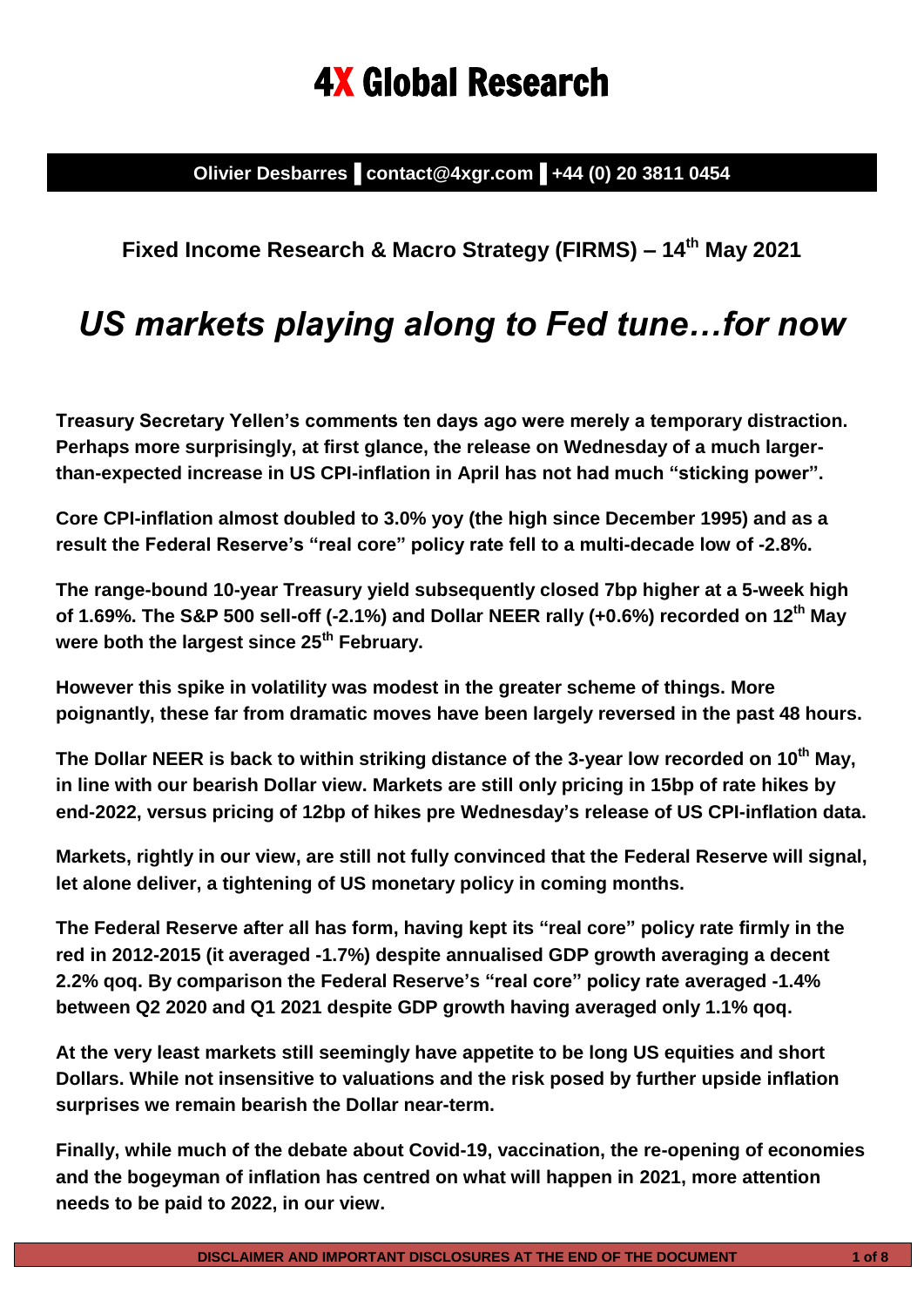#### **"Yellen yo-yo" gives way to upward surprise in US CPI-inflation**

We noted a fortnight ago that volatility and directionality in US asset prices – namely the Dollar, the benchmark 10-year Treasury yield and S&P 500 – remained subdued and that at some point something had to give (see [Something has got to give,](https://www.4xglobalresearch.com/wp-content/uploads/2021/04/4X-Global-Research_Something-has-got-to-give.pdf) 30<sup>th</sup> April 2021). And indeed on 4<sup>th</sup> May US markets briefly came alive after US Treasury Secretary and former Federal Reserve Chairperson Janet Yellen was quoted as having said that the Federal Reserve's policy rate may have to rise in order to stop the US economy from over-heating. But price action in US financial markets reversed and subsided after Yellen quickly clarified (backtracked?) that she was not forecasting US rates to rise or that they should rise.

This "Yellen yo-yo" move was not totally surprising – after all her comment was (deliberately?) vague on timings and ultimately not particularly contentious. Perhaps more surprisingly, at least at first glance, the release on Wednesday of a much larger-than-expected increase in both core and headline US CPI-inflation in April has not had much "sticking power". US headline CPI-inflation rose to 4.2% yoy in April – its highest level since October 2008 and well above the consensus forecast of 3.6% yoy – from 2.6% yoy in March. Perhaps more importantly core CPI-inflation, which excludes more volatile food and energy prices, almost doubled in April to 3.0% yoy (the high since December 1995) from 1.6% yoy in March. Again this was well above the consensus forecast of 2.3% yoy.

As a result the Federal Reserve's "real core" policy rate – the nominal policy rate deflated by core CPIinflation (ex-post) – fell to a multi-decade low of -2.8% according to our estimates (see Figure 1).



#### **Figure 1: Federal Reserve's "real" policy rate deep in the red but is US interest rate policy excessively loose?**

*Note: The [BEA](https://www.bea.gov/news/schedule) is due to release PCE-inflation data for April 2021 on 28th May*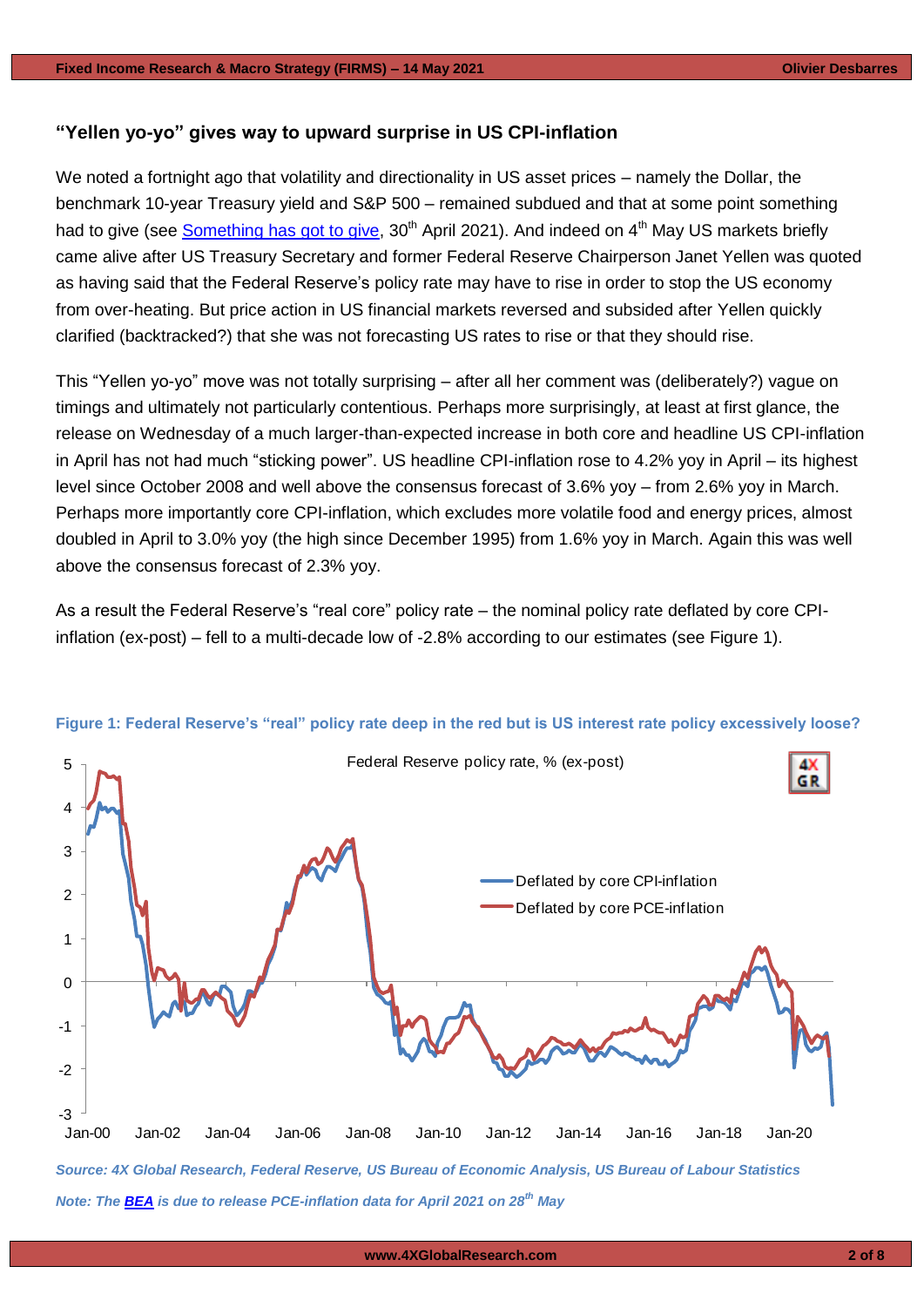#### **Moderately higher volatility but price action in US markets quickly reversed**

The 10-year Treasury yield, which had been range-bound in recent weeks, closed 7bp higher at a 5-week high of 1.69% while the S&P 500, which had already shed 1.9% in the previous two sessions, ended the session down 2.1%. The "safe-haven" Dollar was perhaps unsurprisingly the main beneficiary. The Dollar Nominal Effective Exchange Rate (NEER), which has consistently been negatively correlated to the S&P 500 (and more broadly to "riskier" assets) in the past 14 months, rebounded 0.6% on 12<sup>th</sup> May, according to our estimates. The S&P 500 sell-off and Dollar rally recorded on 12<sup>th</sup> May were both the largest since 25<sup>th</sup> February.

#### **Figure 2: Volatility in US asset prices higher in wake of US CPI-inflation surprise but everything is relative**



*Note: Last data point is 13th May 2021 for S&P 500 and 14th May (13.00 London time) for US Treasury yield and US Dollar.*

**However, as Figure 2 shows, this spike in volatility was modest in the greater scheme of things. Even more poignantly, these (far from dramatic) moves have been largely reversed in the past 48 hours**. The 10-year Treasury yield dropped 3bp, the S&P 500 (+1.2%) recouped half of the previous session's loss and the Dollar NEER weakened 0.2% yesterday. As of 13.00 London time today this reversal had extended, with 10-year yields down a further 2bp to around 1.64% – well within their 9-week range of 1.52-1.74% (using closing prices). Meanwhile the Dollar NEER had weakened a further 0.3% and was within striking distance of the 3-year low recorded on  $10<sup>th</sup>$  May (see Figure 3). This is aligned with our bearish Dollar forecast which we re-iterated on 19<sup>th</sup> April (see [Dollar and the three bears\)](https://www.4xglobalresearch.com/wp-content/uploads/2021/04/4X-Global-Research_Dollar-and-the-three-bears.pdf).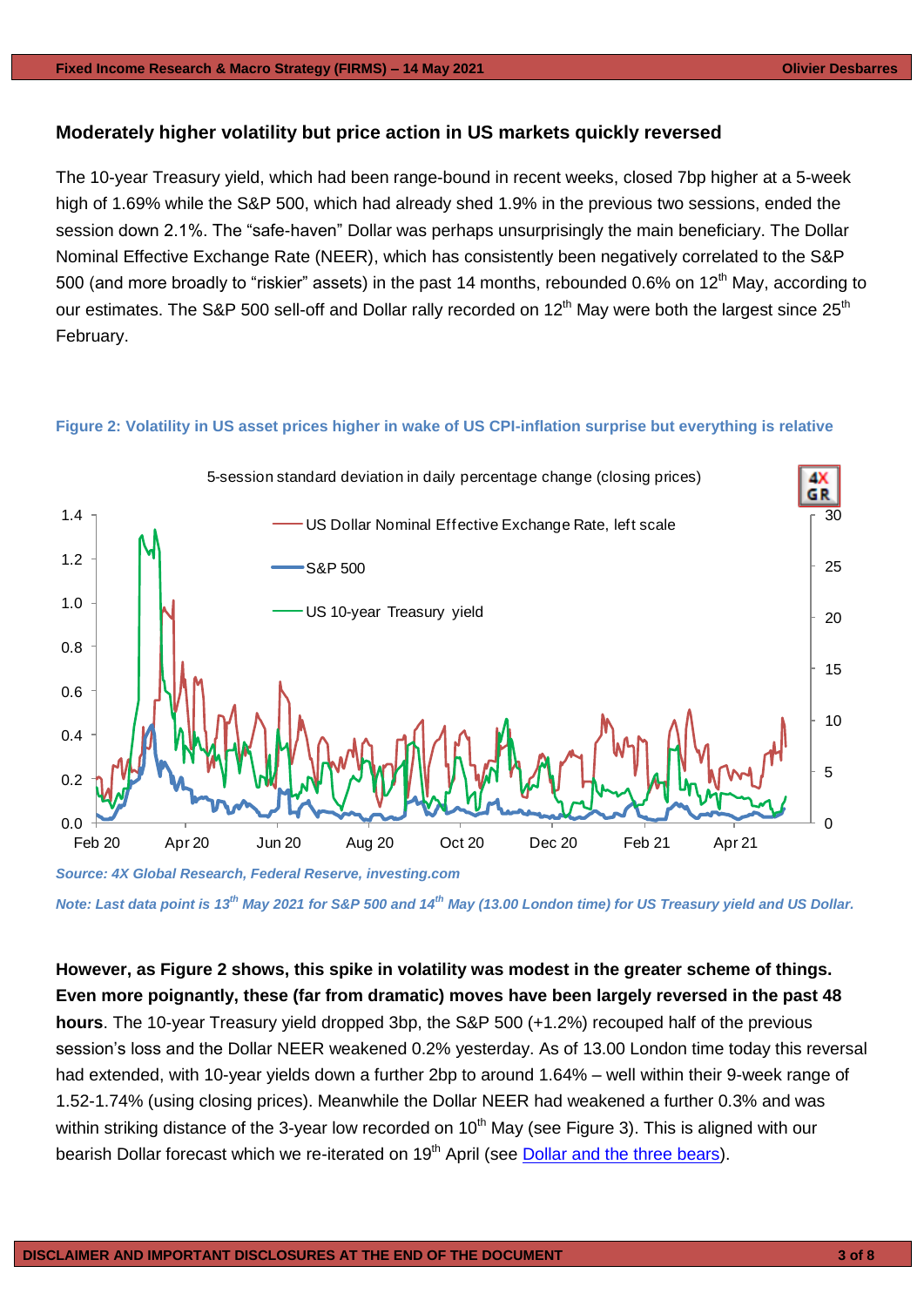

#### **Figure 3: "Safe-haven" US Dollar once again within striking distance of 3-year low**

*Source: 4X Global Research, Federal Reserve, investing.com*

#### **Fed has form when it comes to keeping stimulative real interest rate policy**

Analysts are seemingly convinced, arguably for good reasons, that US CPI-inflation will continue to rise in coming months, and not just because of unfavourable base effects. Price action on Wednesday underscores markets' sensitivity (although far from acute) to upside surprises in US CPI-inflation data and concerns that rising US inflation will at some point undermine the Federal Reserve's average-inflation targeting model and challenge its dovish outlook for US monetary policy.

However, price action in the past 48 hours suggests that markets, rightly in our view, are still not fully convinced that the Federal Reserve will signal, let alone deliver, a tightening of US monetary policy in coming months. The OIS market is still only pricing in 15bp of rate hikes by end-2022 (or a 60% probability of one 25bp rate hike), versus pricing of 12bp of hikes pre Wednesday's release of US inflation data.

The Fed after all has form. The Federal Reserve kept its "real core" policy rate firmly in negative territory for four years between 2012 and 2015 (it averaged -1.7%) despite annualised GDP growth averaging a decent 2.2% quarter-on-quarter (see Figure 4). It only started hiking its policy rate (and very slowly) in December 2015 and only started hiking its policy rate more forcefully in December 2016 when it was clear that US GDP growth was well anchored and picking up (it averaged 2.7% qoq in 2017-2018).

By comparison the Federal Reserve's "real core" policy rate collapsed to -2.8% in April (from -1.2% in February), as noted above, but averaged -1.4% in the previous 12 months despite GDP growth having averaged only 1.1% qoq between Q2 2020 and Q1 2021. In crude terms the gap between the red and blue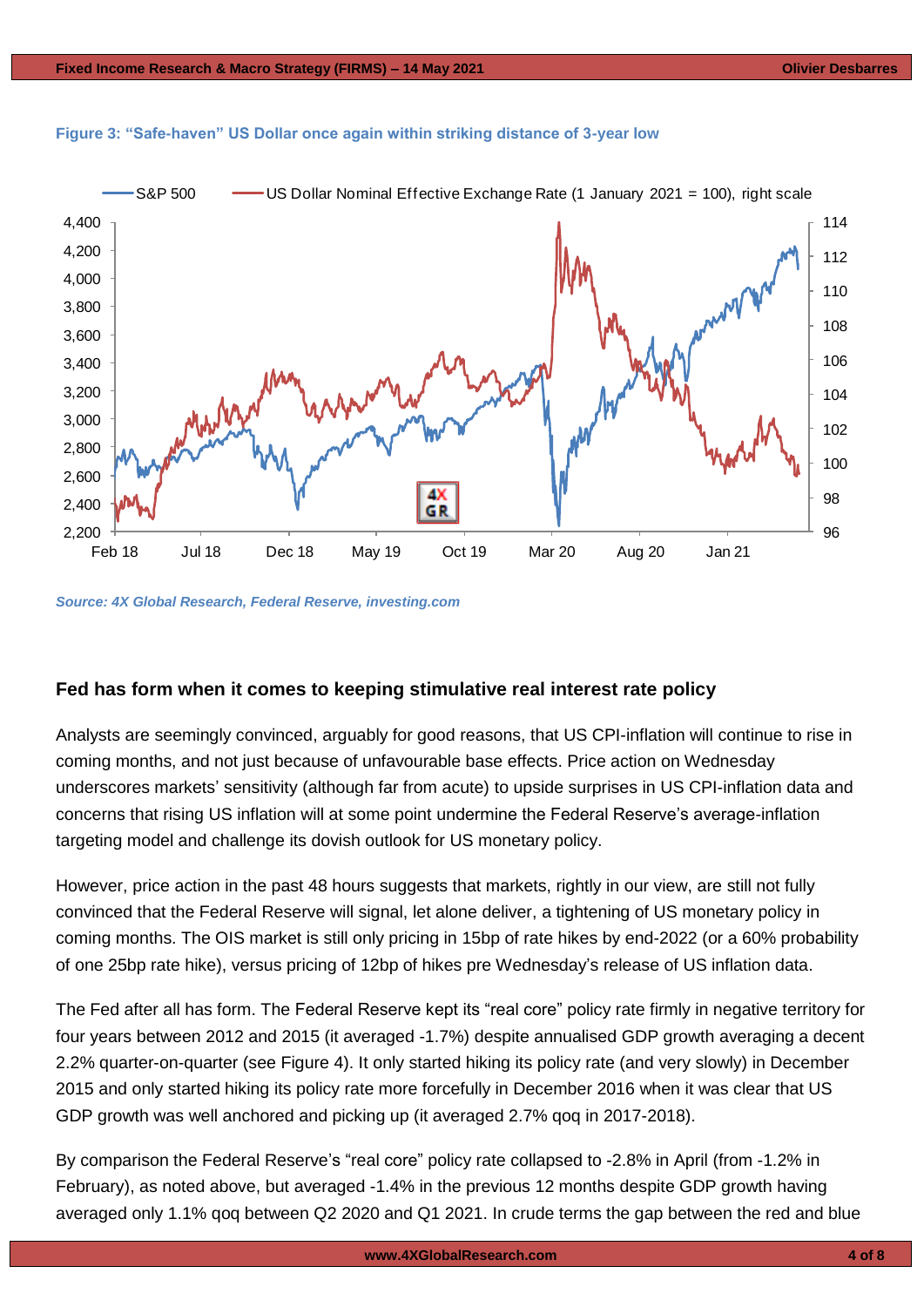lines in Figures is not particularly large by historical standards. The Federal Reserve could argue (as it has done implicitly) that interest rate policy has not been excessively loose in the past year or so and therefore can justifiably remain stimulative for the foreseeable future.



**Figure 4: The gap between Fed's real policy rate and US GDP growth was wider in 2012-2015 than in Q1 2021**

*Source: 4X Global Research, Federal Reserve, US Bureau of Labour Statistics*

*Note: Quarterly data. \* Last data point is for April 2021*

At the very least we would argue that market participants still have appetite to be long US equities (and thus to "buy the dips") and short the US Dollar (and thus "fade" Dollar rallies). With this in mind we remain bearish the US Dollar near-term.

We are nevertheless not insensitive to valuations and the fact that, as noted above, the Dollar NEER is currently trading near a 3-year low. Nor do we ignore the possibility that further upward surprises in US inflation measures could eventually lead to markets concluding with greater certainty that the Federal Reserve will have no choice but to veer off script and tighten monetary policy sooner than the majority of FOMC members have so far indicated, both verbally and in the most recent "dot-chart" (see [EM currencies:](https://www.4xglobalresearch.com/wp-content/uploads/2021/03/4X-Global-Reseach_EM-currencies_Central-bank-friends-and-foes.pdf)  [Central bank friends and foes,](https://www.4xglobalresearch.com/wp-content/uploads/2021/03/4X-Global-Reseach_EM-currencies_Central-bank-friends-and-foes.pdf) 19<sup>th</sup> March 2021). With this in mind the [BEA's](https://www.bea.gov/news/schedule) scheduled release of PCEinflation data on 28<sup>th</sup> May will be an another important hurdle for markets clear, particularly as core PCEinflation is the Federal Reserve's preferred measured of inflation.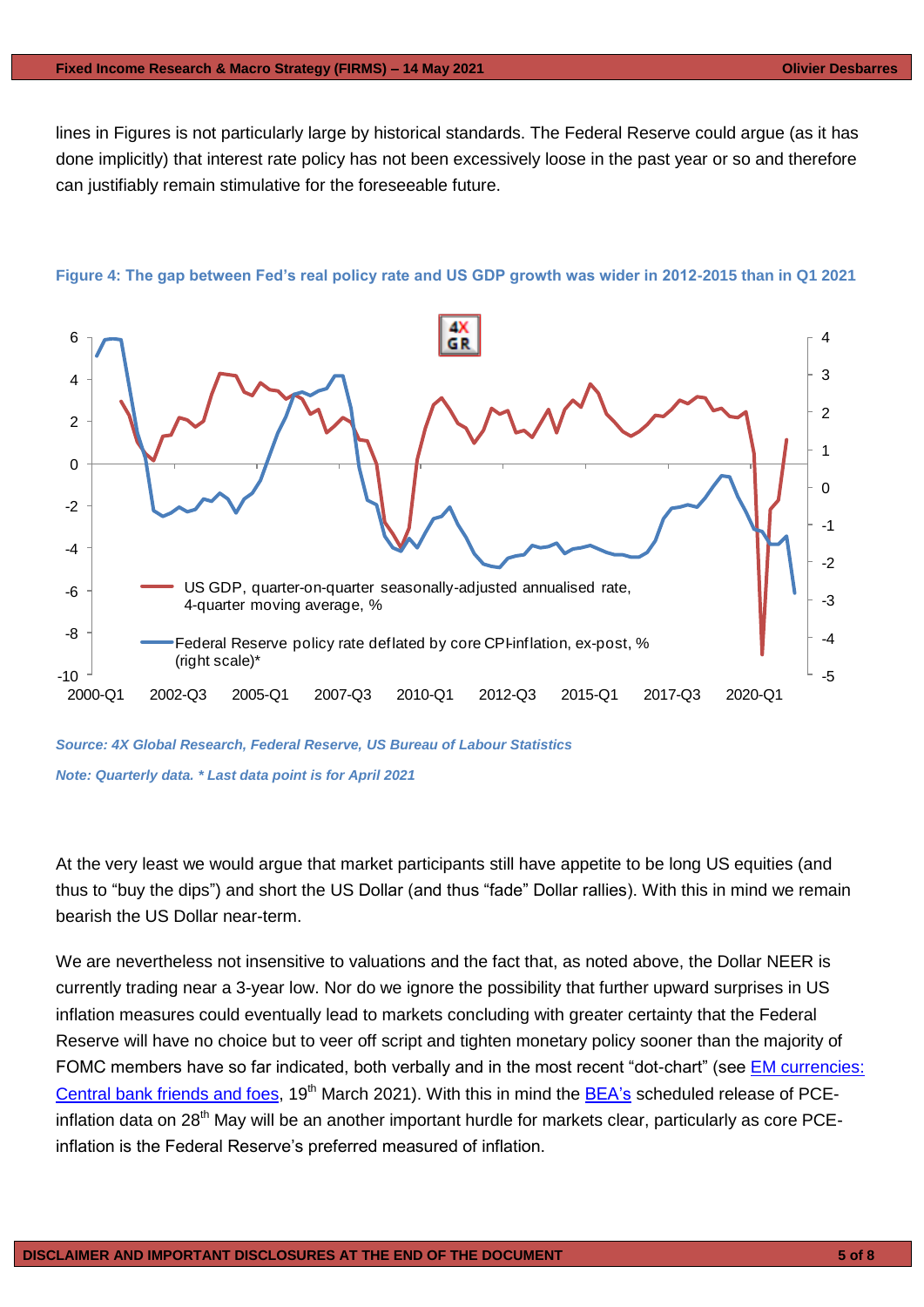#### **What about 2022?**

**Much of the debate about Covid-19, vaccination, the re-opening of economies and the bogeyman of inflation has centred on what will happen in the remainder of 2021. More attention needs to be paid to 2022, in our view.** 

Global core and in particular headline CPI-inflation rose in March and accelerated further in April based on partial data for economies accounting for about of 75% of world GDP according to our calculations (see Figure 5). The overwhelming consensus forecast, which we broadly agree with, is that global CPI-inflation will continue to rise in next six months or so due to a wide number of supply and demand-side factors beyond unfavourable base effects (low CPI-inflation in 2020). These include the lagged effect of higher and still rising international raw material and commodity prices, freight and packaging costs and factory input and output prices (exacerbated by supply constraints/bottlenecks and re-stocking) and pent-up demand being unleashed in most developed nations and some emerging market economies.



#### **Figure 5: "Global" CPI-inflation surged in April, with core already back in line with pre-pandemic average**

#### *Source: 4X Global Research, IMF, national statistics offices and central banks*

*Note: GDP-weighted baskets of CPI-inflation in major economies which have so far released April 2021 data. These are Brazil (only headline), China, Chile, Colombia, Eurozone, Indonesia, Korea, Mexico, Norway (only headline), Philippines, Russia, Switzerland, Taiwan, Thailand, Turkey and United States.*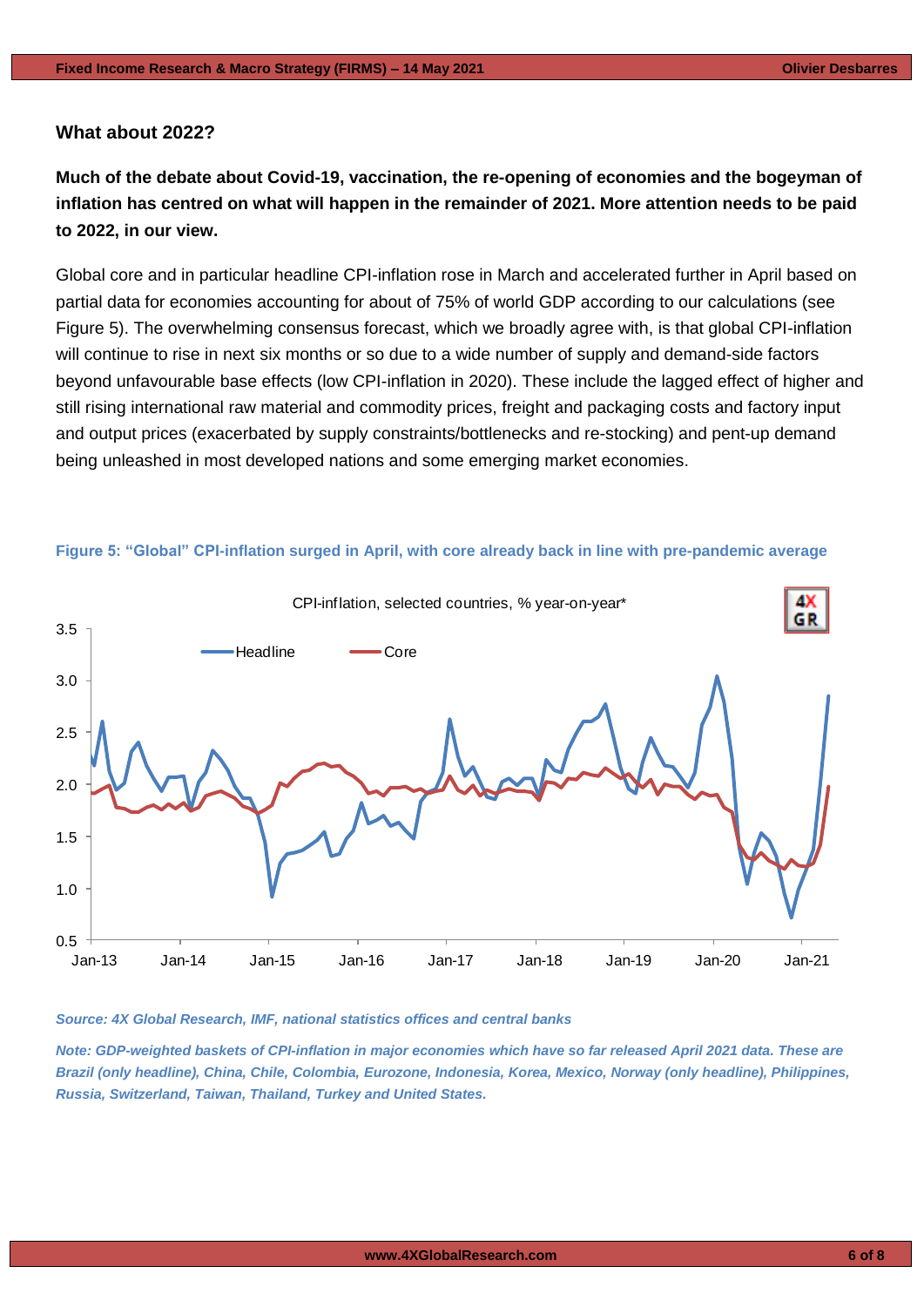However, most central banks have made clear that, while not ignorant of this likely trend, they have a far longer-time horizon than most speculative investors. So the question is what to expect beyond 2021and specifically whether global CPI-inflation will continue to rise, flat-line at a relatively high level or start coming down in 2022.

We would argue the latter and not just because of more favourable base effects (i.e. high CPI-inflation in 2021). First, the "long-commodity" play may start running into serious valuation issues. Second, stocks of raw materials and commodities are likely to have been at least partially replenished. Third, higher consumer prices will attract new suppliers to come on line. Finally, and perhaps most importantly, much of this famed "pent-up demand" will have been spent by end-2021 because most developed and some EM economies will have re-opened for business by then. Therefore, the marginal impact of consumption on consumer prices (demand-pull inflation) will be weaker in 2022 in our view, even without taking into account the probability that tax rates will rise in a number of developed economies, including the United Kingdom.

The United States may still be "running hot" in 2022 because of loose US fiscal policy playing out over years rather than months and some EM economies may start benefiting from faster vaccine roll-outs and a normalisation in economic growth. However, we do not think it's a foregone conclusion that global economic growth and CPI-inflation will be spectacular in 2022.

That does not mean that global central bank interest rates do not need to or will not rise in the next 18 months. They do and probably will. Central banks in Brazil, Russia and Turkey have already hiked their policy rates in the past two months. However, central banks, particularly in the developed world, have a bit of time on their hands as long as they can convince markets, as the Federal Reserve, European Central Bank and Bank of England have successfully done so far, that monetary policy does not need to be tightened aggressively near-term.